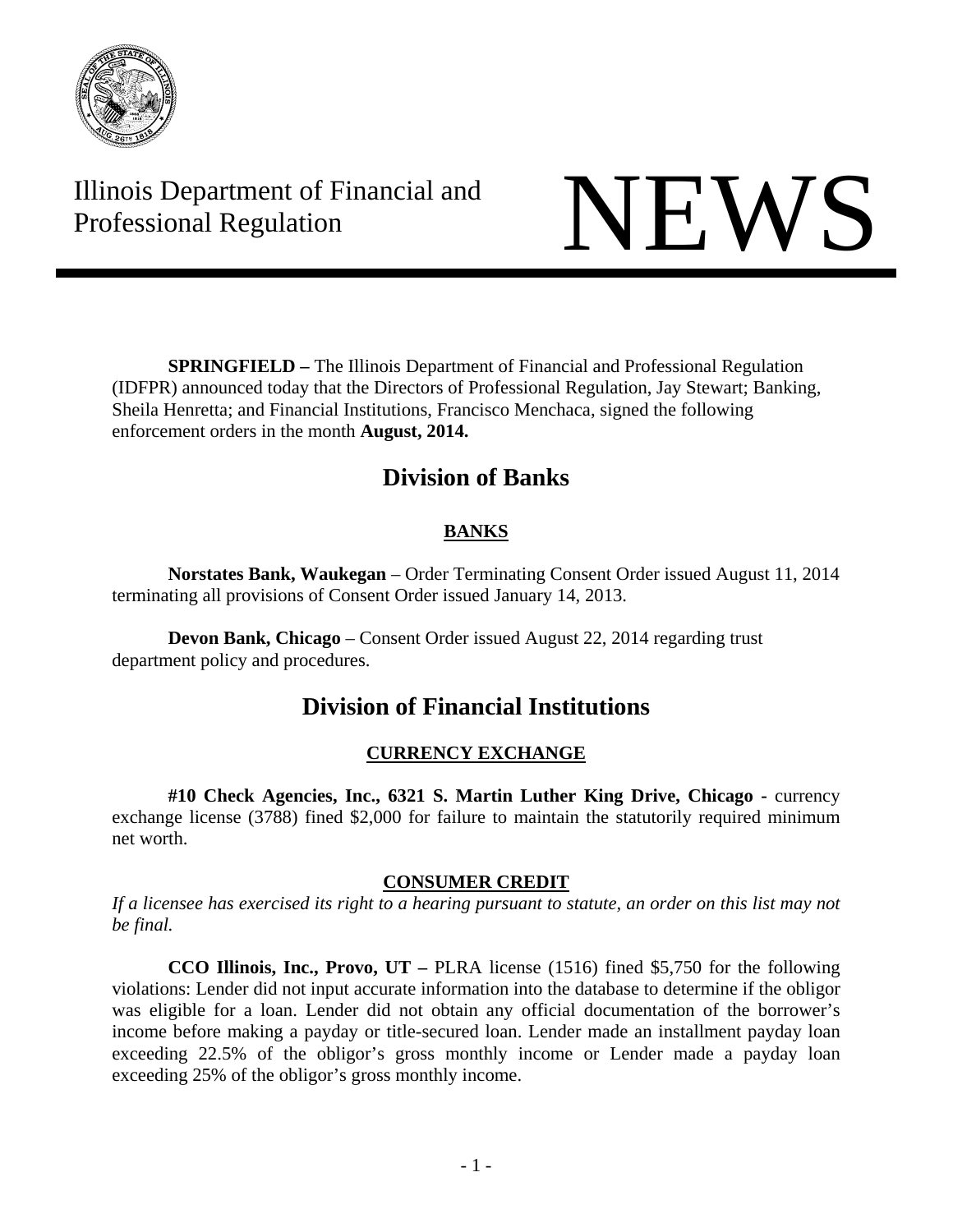**CFC Funding, LLC, Irvine, CA** – CILA license (3681) fined \$2,250 for the following violations: Licensee did not maintain a positive net worth of a minimum of \$30,000. Licensee did not dispose of collateral within 90 days of repossession.

**Santander Consumer USA Inc., Dallas, TX** – CILA license (3437) fined \$6,000 for the following violation: File does not contain evidence of a contract signed or acknowledged by the borrower.

## **Division of Professional Regulation**

#### **APPRAISER**

**Gary Fritz, St. Charles** – general real estate appraiser license (553-000890) indefinitely suspended and must submit coursework due to the submission of two appraisal reports that lacked credibility and contained significant errors and omissions.

**Emma Basov, Northbrook** – certified residential real estate appraiser license (556- 003337) ordered to complete two 15-hour courses after created a misleading appraisal report that was not consistent with USPAP standards.

**Robert Davidson, Flossmoor** – certified residential real estate appraiser license (556- 002914) placed in refuse to renew status for the submission of a misleading appraisal report.

**Keith Lewis, Plainfield** – certified residential real estate appraiser license (556-003393) reprimanded and must complete course for developing, preparing, and submitting an appraisal report and for failing to understand and identify the complexity of the assignment and employ recognized methods and techniques to produce a credible appraisal report.

**Paul Smith, Mundelein** – certified residential real estate appraiser license (556-003632) reprimanded with practice restrictions and with coursework due for allowing the contract price of the subject property of his appraisal to improperly dictate his valuation conclusion.

**Gardiner Sutton, Chicago** – certified real estate trainee appraiser license (557-004747) placed in refuse to renew status and applicant for licensure as a certified residential real estate appraiser license (556app3288358) denied for the submission of a misleading appraisal report.

#### **ARCHITECTS, LAND SURVEYORS, PROFESSIONAL ENGINEERS AND STRUCTURAL ENGINEERS**

**Kevin Woodard, Chesterfield, MO** – professional engineer license (062-052957) placed in refuse to renew status after he advertised professional engineering services while his license was in a non-renewed status.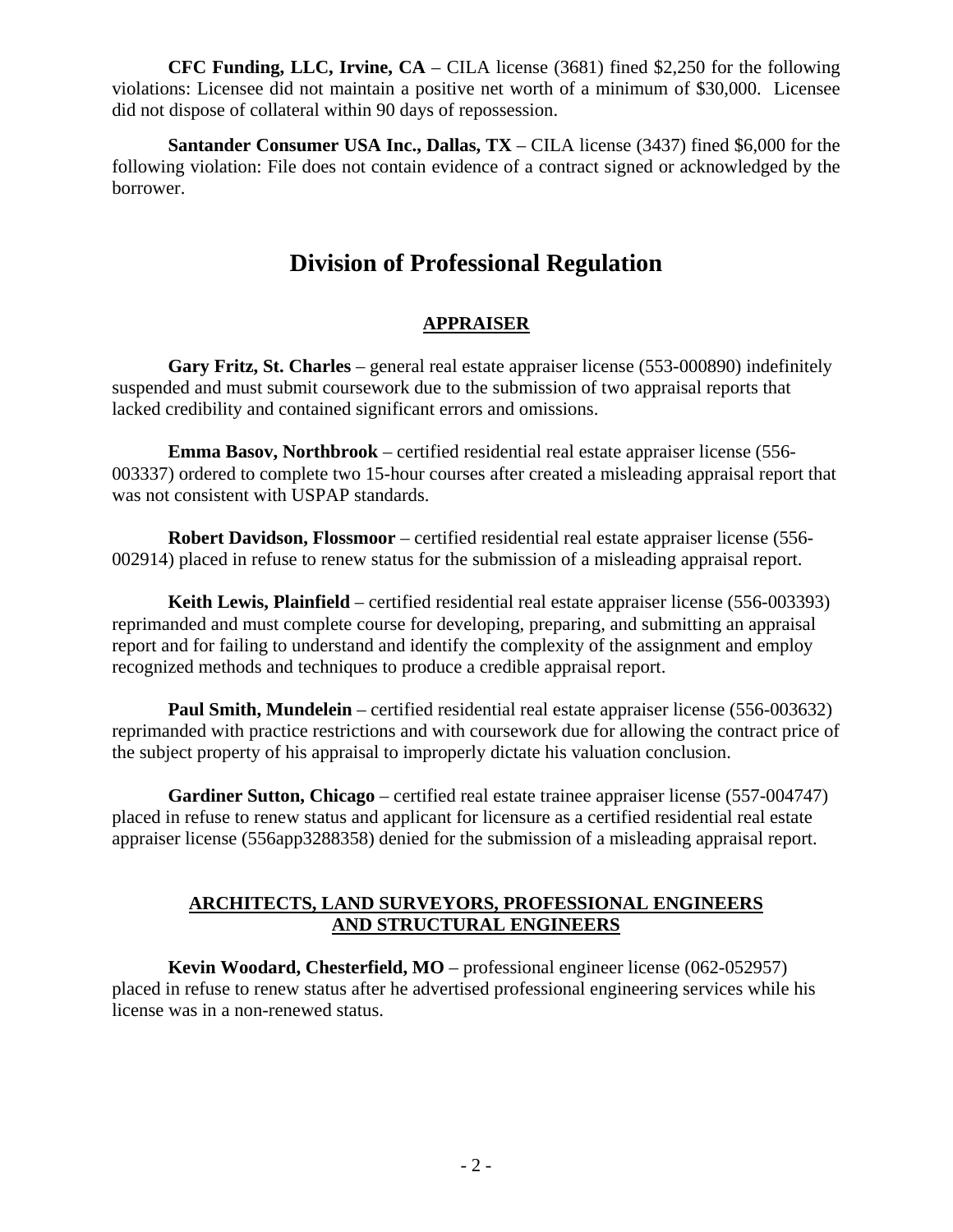#### **AUCTIONEER**

**Roger Till, Lewistown** – (unlicensed) assessed a \$10,000 civil penalty and **American Sports Collectors Show and Auctions, Lewistown** (unlicensed) assessed a \$5,000 civil penalty for unlicensed practice in violation of the Auction Licence Act.

#### **BARBER, COSMETOLOGY, ESTHETICS AND NAIL TECHNOLOGY**

**Matthew Horton, Chicago** – barber license (006-064693) issued and placed on probation for two years based on felony conviction and unprofessional conduct.

**Carmen Pate, Matteson** – cosmetology license (011-306709) issued and placed on probation for one year based on felony convictions and unprofessional conduct.

**Keri Silverwood, Port Byron** – cosmetology license (011-240076) reprimanded with coursework and fined \$250 for failure to complete the continuing education required for renewal.

**Stacy Tscherwenka, Hampshire** – cosmetology license (011-276079) reprimanded for a criminal conviction.

**Dalia Elmoursi, Chicago** – esthetician license (131-003454) reprimanded with coursework and fined \$250 for failure to complete the continuing education required for renewal.

**Gina Lamonica, Bloomington** – esthetician license (131-000438) reprimanded with coursework and fined \$180 for failure to complete the continuing education required for renewal.

**Courtney Simons, Salem, WI** – esthetician license (131-002734) reprimanded with coursework and fined \$250 for failure to complete the continuing education required for renewal.

**Barbara Kitterman, Bellwood** – esthetician license (132-000179) placed in refuse to renew status after defaulted on an Illinois educational loan.

The following individuals' nail technician licenses were placed in refuse to renew status after they defaulted on an Illinois Educational Loan:

|                        | .169-006466 |
|------------------------|-------------|
|                        |             |
|                        |             |
| Jill Gregory, Chicago. | .169-024559 |
|                        |             |
|                        |             |
|                        |             |
|                        | .169-024081 |
|                        |             |
|                        |             |
|                        |             |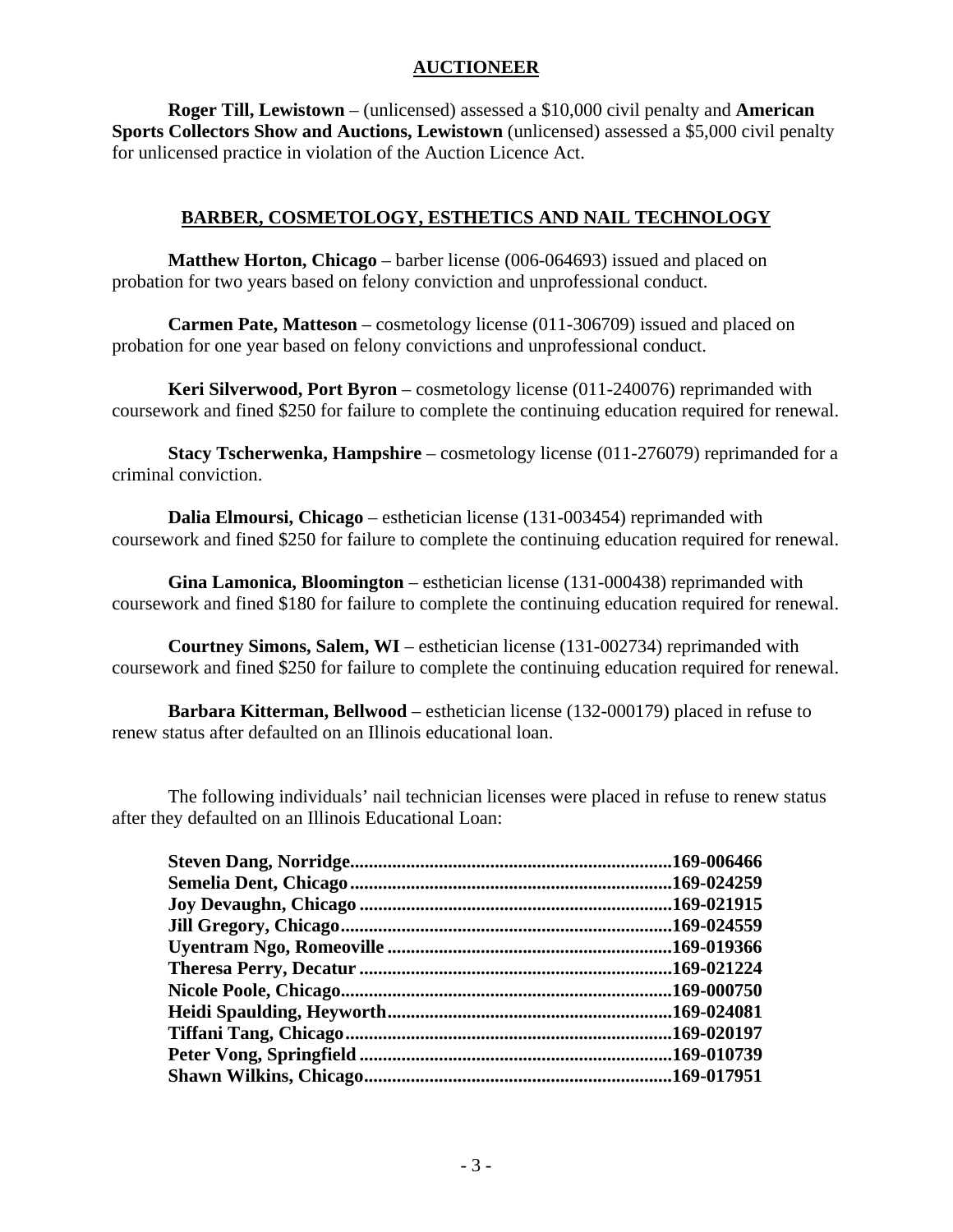**Saranchimeg Zundui, Chicago** – nail technician license (169-025162) issued and placed on suspension for 90 days and fined \$250 based on unlicensed practice of nail technology.

**Felipe LTD, Oakbrook Terrace** – salon license (189-015477) reprimanded and fined \$5,000 based on aiding and assisting unlicensed practice of cosmetology, operating salon prior to licensure and for unprofessional conduct.

**Perfect Nails & Spa, Buffalo Grove** – salon license (189-013566) indefinitely suspended and **Yuhong Chung, Lincolnshire** – nail technician license (169-021941) reprimanded and both jointly and severally assessed a \$7,000 civil penalty for employing unlicensed persons to perform nail care services.

**Top of the Line'n Barber Shop, Chicago** – barber shop/salon license (189app34089325) will be issued with reprimand and fined \$500 after salon operated prior to licensure.

**Za Za Zoo Nail Salon Inc., Chicago** – salon license (189-015710) reprimanded and fined \$500 based on salon having operated prior to licensure.

**Ivonne Almanza, Villa Park** – (unlicensed) ordered to cease and desist the unlicensed practice of cosmetology.

**Maria Esquivel-Magadan, Carol Stream** – (unlicensed) ordered to cease and desist the unlicensed practice of cosmetology.

**Marcus Boyd, East St. Louis** – (unlicensed) ordered to cease and desist the unlicensed practice as a barber.

**Dung Nguyen, Macomb** – (unlicensed) ordered to cease and desist the unlicensed practice of nail technology.

**Platinum Fades IV, Chicago** – (unlicensed) ordered to cease and desist the unlicensed practice of operating a barber shop and **Sean Santa, Chicago** – (unlicensed) ordered to cease and desist from barbering without the requisite license.

**Maggielu Raices, Villa Park** – (unlicensed) ordered to cease and desist the unlicensed practice of cosmetology.

#### **DENTAL**

**Bradley Bader, Cape Girardeau, MO** – dental license (019-030048) issued and placed on probation for two years and fined \$2,500 due to a sister-state discipline in the state of Missouri.

**Gloria John, Chicago** – dental license (019-026407) suspended for 15 days, followed by indefinite probation for a minimum of two years and fined \$10,000 due to repeated billing irregularities and failure to maintain adequate patient records.

#### **DETECTIVE, ALARM, SECURITY, FINGERPRINT VENDOR AND LOCKSMITH**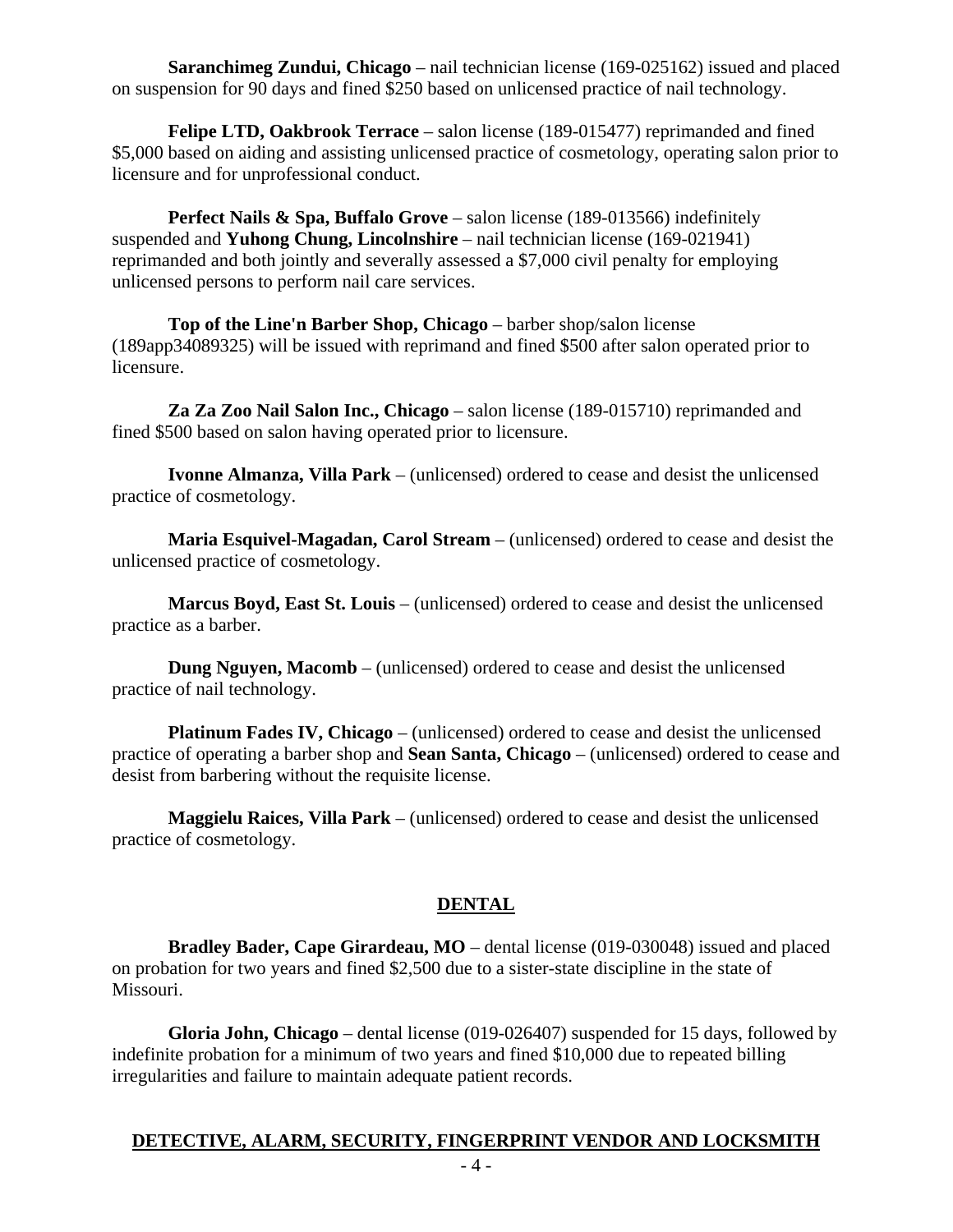**Anthony Boswell, Plainfield** – permanent employee registration card (129-108981) revoked due to felony conviction for aggravated DUI in 2012.

**Joseph Bukowski, Tinley Park** – permanent employee registration card (129-220133) reprimanded for failure to report DUI arrest and conviction.

**Eddie Clemons, Chicago** – permanent employee registration card (129-280666) indefinitely suspended for a minimum of two years because of a robbery conviction in 2012.

**Joseph Giacchino, River Forest** – permanent employee registration card (129-317071) revoked for having the following licenses revoked in 2011; certificates of registration, physician and surgeon and controlled substance.

**Arnold Heard, Chicago** – permanent employee registration card (129-377406) issued and placed on probation for three years due to criminal conviction.

**Andrew Hernandez, Cicero** – permanent employee registration card (129-379758) issued and placed on probation for two years due to conviction history.

**Naperville Locksmith, Norcross, GA** – (unlicensed) ordered to cease and desist the unlicensed practice as a locksmith and assessed a \$10,000 civil penalty.

#### **ELECTROLOGY**

**Valarie Shafer-Dunworth, Geneva** – electrology license (220-0000149) ordered to cease and desist the unlicensed practice of medicine.

#### **EUTHANASIA**

**Christopher Bain, Crystal Lake** – certified euthanasia license (235-000130) reprimanded and fined \$500 due to his failure to maintain a controlled substance log accounting for the euthanasia drugs used on animals.

#### **HOME INSPECTOR**

**Nicholas Eaglin, Chicago** – licensed home inspector license (450-001464) fined \$200 and must complete 12 hours of continuing education for failing to complete the required continuing education hours.

**William Qualter, Evergreen Park** – licensed home inspector license (450-010598) placed in refuse to renew status after defaulted on an Illinois educational loan.

**Joe Richmond, Chicago** – licensed home inspector license (450-003929) placed in refuse to renew status after defaulted on an Illinois educational loan.

**Artelous Williams, Crete** – licensed home inspector license (450-002235) placed in refuse to renew status after defaulted on an Illinois educational loan.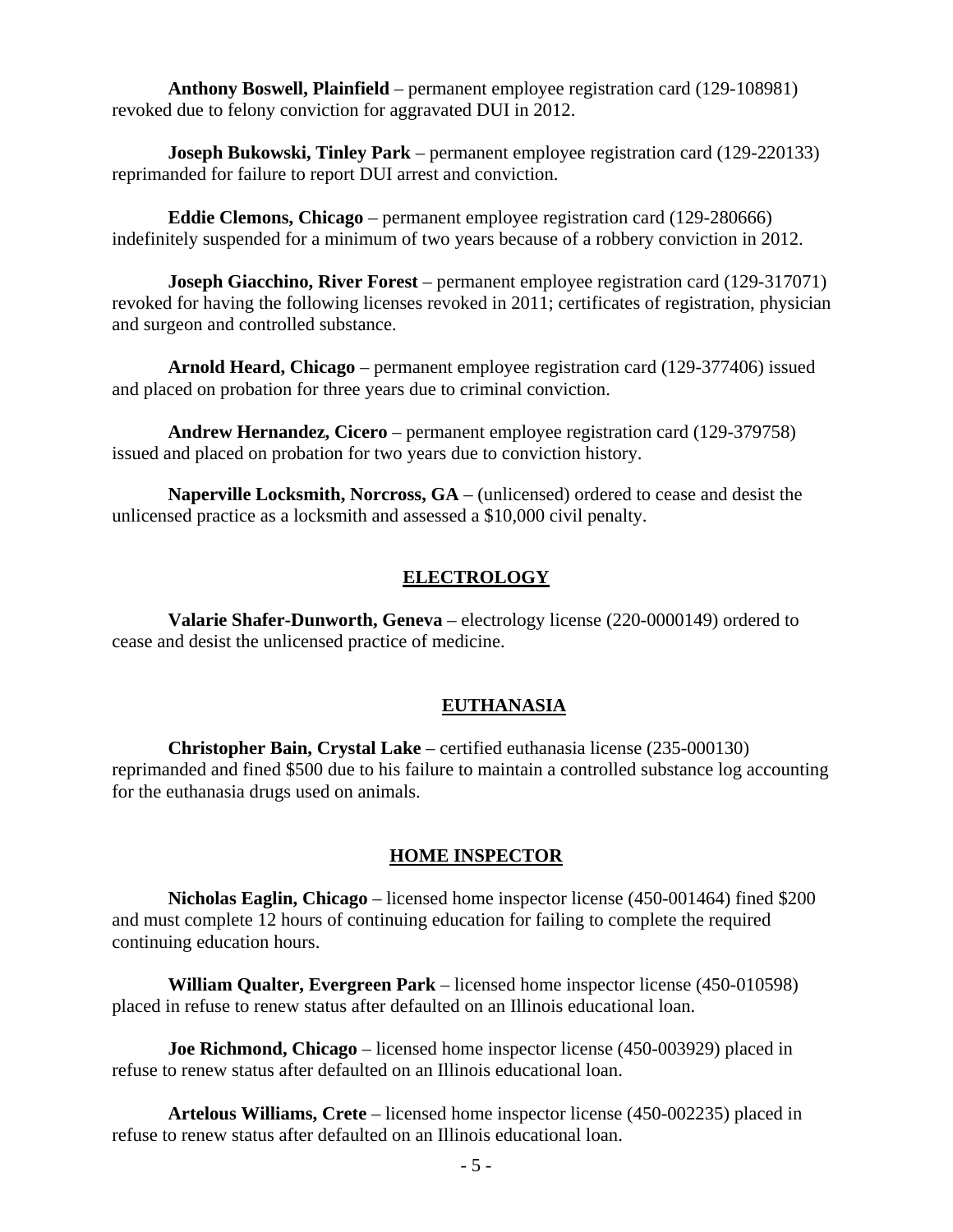#### **MASSAGE THERAPY**

The following individuals' massage therapy licenses were placed in refuse to renew status after they defaulted on their Illinois educational loan:

|                          | .227-010346 |
|--------------------------|-------------|
|                          | .227-015290 |
|                          | .227-012158 |
|                          | .227-013826 |
|                          | .227-015931 |
|                          | .227-011676 |
|                          | .227-010990 |
|                          | .227-009583 |
|                          | .227-008277 |
|                          | .227-014416 |
|                          | .227-007978 |
|                          | .227-013419 |
|                          | .227-007266 |
|                          | .227-007346 |
|                          | .227-014147 |
|                          | .227-007349 |
|                          | .227-015974 |
|                          | .227-012334 |
| Tonya Wallace, Rockford. | .227-011308 |
|                          | .227-010087 |
|                          | .227-016225 |
|                          |             |

#### **MEDICAL**

**Brigg Barsness, Kenosha, WI** – physician and surgeon license (036-131469) reprimanded due to a sister-state discipline in the state of Wisconsin.

**Scott Brandt, Boulder, CO** – physician and surgeon license (036-082880) placed in refuse to renew status for a sister-state discipline in the state of Colorado - due to a condition that rendered him unable to perform medical services with reasonable skill and safety to patients.

**John Ghesquiere, Villa Park** – physician and surgeon license (036-112022) placed in refuse to renew status for sister-state discipline in the state of Michigan based on sexual actions with a patient that constituted negligence or a failure to exercise due care, and conduct that constituted incompetence as well as a lack of good moral character.

**Edwin Gumapas, Hoffman Estates** – physician and surgeon license (036-084823) placed on indefinite probation for a minimum of two years and fined \$5,000 due to a failure to comply with federal record keeping requirements for controlled substances and prescribing to a staff member without adequate records.

**Thomas Hegarty, Garden City, KS** – physician and surgeon license (036-130853) placed on indefinite probation for a sister-state discipline in the state of Pennsylvania.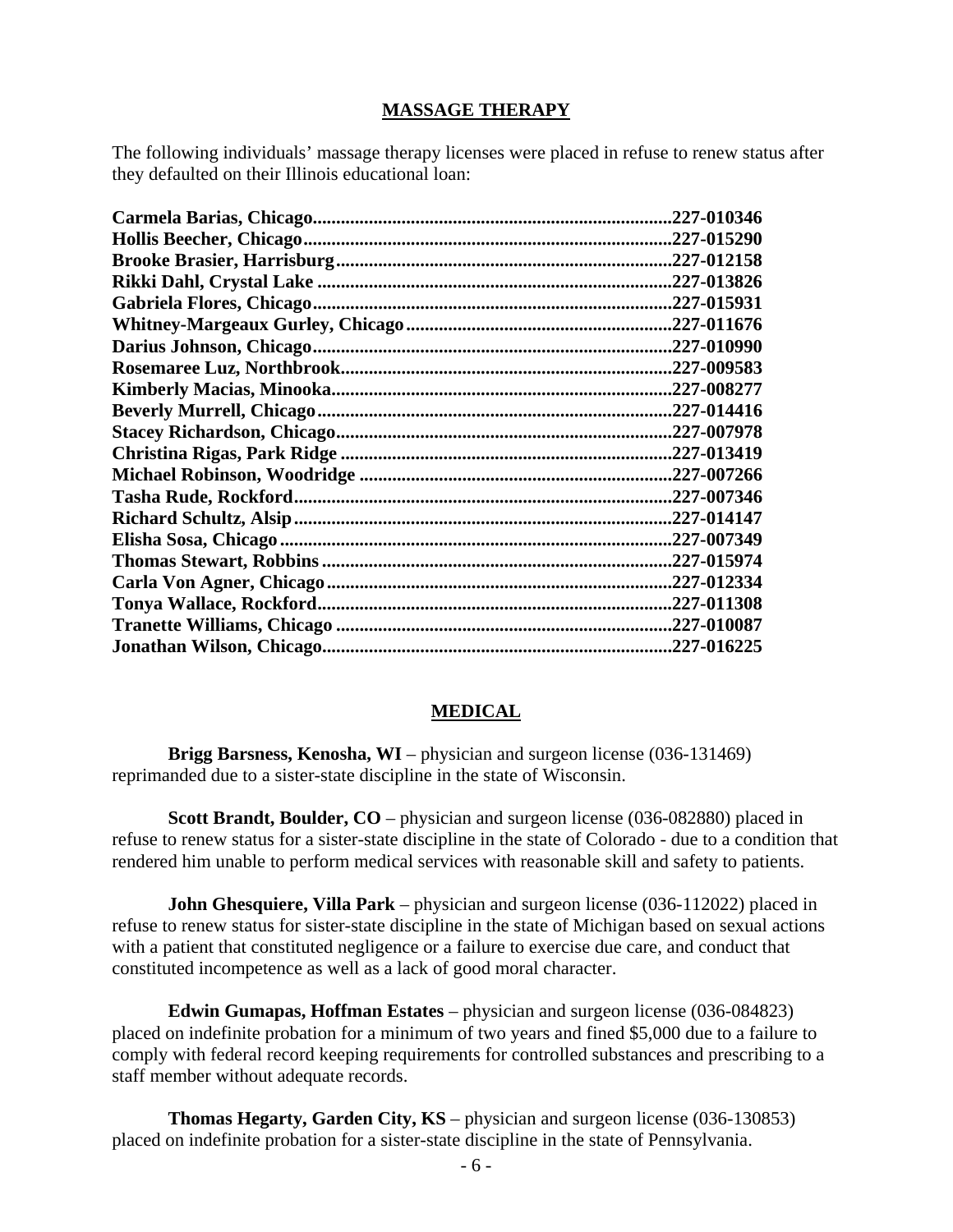**Srinivas Jolepalem, Darien** – physician and surgeon license (036-084786) suspended for 60 days with conditions, followed by indefinite probation for a minimum of three years and controlled substance license (336-046999) indefinitely suspended for a minimum of one year due to improper prescribing of controlled substances.

**Abdallah Karam, Arlington Heights** – physician and surgeon license (036-089657) reprimanded after respondent settled a medical malpractice lawsuit alleging that respondent failed to adequately pursue follow-up on the results of a PSA test leading to a delayed diagnosis of prostate cancer.

**Gartrell King, Chicago** – physician and surgeon license (036-056245) placed on indefinite probation for a minimum of three years and controlled substance license (336-020952) indefinitely suspended due to excessive prescribing of controlled substances.

**Frances Langdon, Chicago** – physician and surgeon license (036-074842) suspended for six months, followed by indefinite probation for a minimum of four years and controlled substance license (336-038266) indefinitely suspended for fraudulently obtaining controlled substances for personal use between the years 2009-2011.

**Diane Masters, Fremont, MI** – physician and surgeon license (036-048318) placed in refuse to renew status after her clinical privileges were revoked at Winn Army Community Hospital.

**Harold McGrath, Orland Park** – physician and surgeon license (036-040531) and controlled substance licence (336-009428) voluntarily relinquished after he issued multiple prescriptions for controlled substances to his friend without keeping medical records or establishing a proper physician-patient relationship.

**Thomas Michaelis, Sylvania, OH** – physician and surgeon license (036-109934) temporarily suspended for unprofessional conduct and fraud or misrepresentation in applying for his Illinois physician and surgeon license, to wit: respondent failed to disclose that he permanently surrendered his Ohio Certificate to Practice Medicine and Surgery as required by law.

**N. Mullai, Somerset, KY** – physician and surgeon license (036-073978) relinquished after entering into a settlement agreement with the U.S. government to resolve allegations arising out of submitting fake claims to the Medicare program for misbranded and unapproved chemotherapy drugs.

**Michael Olivieri, Chicago** – physician and surgeon license (036-077442) voluntarily relinquished due to a disability which resulted in the inability to practice with reasonable judgment, skill or safety.

**Edward Raines, Morrison, C**O – physician and surgeon license (036-130126) restored to indefinite probation.

**Michael Reinstein, Skokie** – physician and surgeon license (036-041796) indefinitely suspended for a minimum of three years for engaging in unethical conduct and promoting the sale of drugs to exploit patients for financial gain.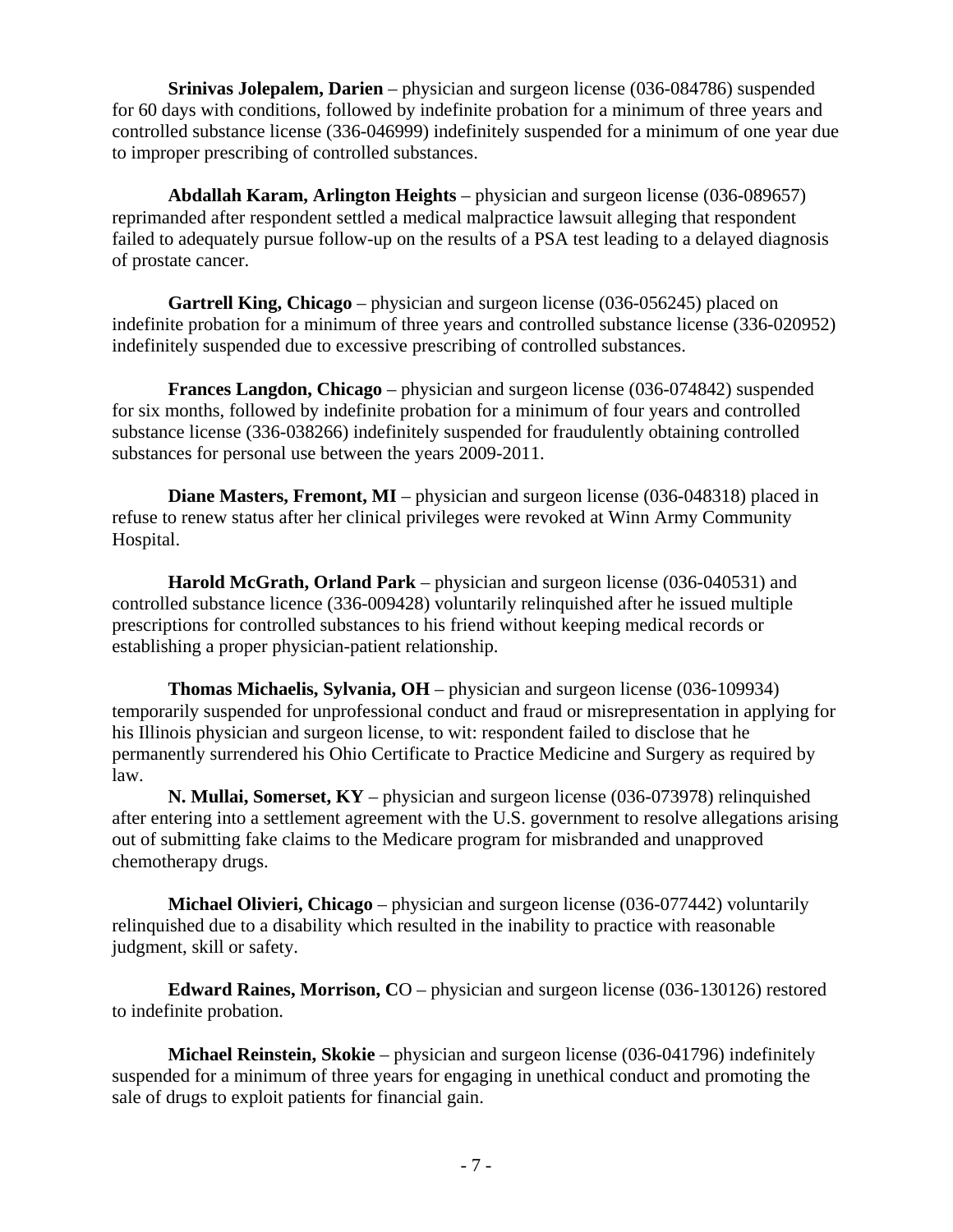**Rodolfo Reyes, Lillington, NC** – physician and surgeon license (036-083718) reprimanded for a sister-state discipline in the state of North Carolina.

**Gholamreza Shareghi, St. Joseph, MI** – physician and surgeon license (036-087988) placed in refuse to renew status for a sister-state discipline in the state of Michigan after he prescribed controlled substances in violation of a previous final order from the Michigan Medical board and failed to report discipline from another state.

**Benjamin Stake, Albuquerque, NM** – physician and surgeon license (036-131074) surrendered for prior disciplinary action taken by New Mexico Medical Board and failure to report same.

**Christian Struven, Plainfield** – physician and surgeon license (036-072716) reprimanded and fined \$10,000 and controlled substance license (336-036392) revoked due to a failure to comply with federal regulations for patient records and failure to report the surrender of his DEA Registration to the Department.

**Rosemarie Toussaint, Altamonte Springs, FL** – physician and surgeon license (036- 103981) placed in refuse to renew status due to a sister-state discipline in the state of Hawaii, which denied her medical application for previous discipline for wrong-site surgery in Florida, and for failure to report discipline in Pennsylvania and Michigan.

**Raymond Bayley, Chicago** – chiropractic license (038-004912) placed in refuse to renew status for failure to file and/or pay Illinois state income taxes.

**Robert Crothers, Chilicothe** – chiropractic license (038-009697) suspended for failure to file and/or pay Illinois state income taxes.

#### **NURSING**

**Kim Atkins, Cissna Park** – registered nurse license (041-213190) indefinitely suspended for a minimum of one year due to a sister-state discipline in the state of Indiana.

**Theresa Dia, Chicago** – registered nurse license (041-278702) placed on indefinite probation for a minimum of two years and fined \$1,000 due to a sister-state discipline.

**Amy Drew, Alton** – registered nurse license (041-354403) placed on indefinite probation for a minimum of one year for having been terminated from employment due to testing positive for marijuana during a random drug screen.

**Carla Heimer, Bunker Hill** – registered nurse license (041-281911) indefinitely suspended for a minimum of one year for having pleaded guilty, on or about October 15, 2012, to a charge of unlawful possession of a controlled substance, a Class 4 Felony.

**Beverley Julian, Vienna** – registered nurse license (041-279355) placed in refuse to renew status for having been terminated from a health care institution due to testing positive for methamphetamines and opiates.

**Louise Komorek, Quincy** – registered nurse license (041-340302) suspended for failure to file and/or pay Illinois state income taxes.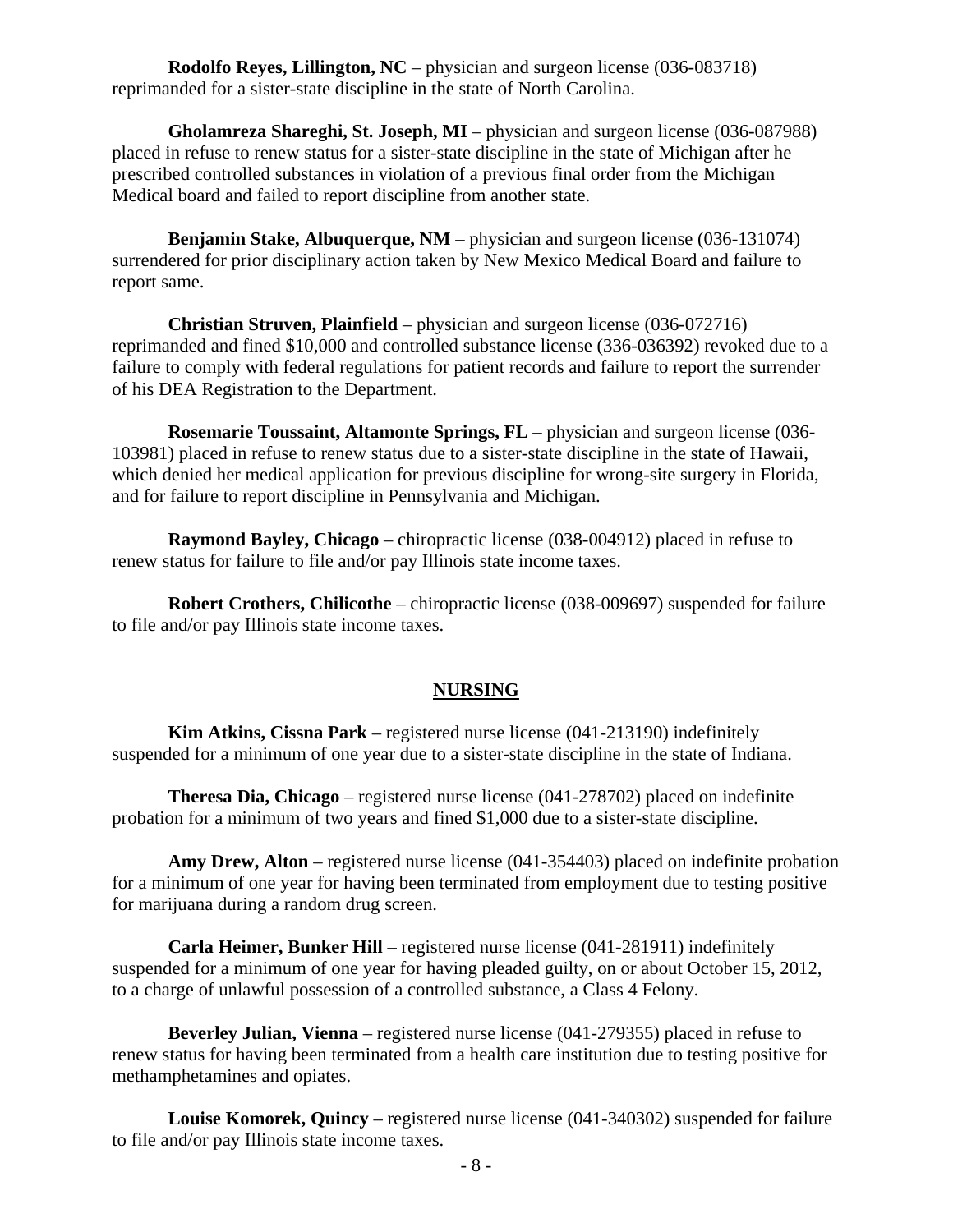**Traci Piper, Mendota** – registered nurse license (041-218973) automatically, indefinitely suspended for a minimum of 24 months for a violation of probation.

**Marilyn Seymour, Calumet Park** – registered nurse license (041-212261) suspended for failure to file and/or pay Illinois state income taxes.

**La Rhonda Shumpert, Houston, TX** – registered nurse license (041-241871) suspended for failure to file and/or pay Illinois state income taxes.

**Reynaldo Sygaco, South Barrington** – registered nurse license (041-252875) suspended for failure to file and/or pay Illinois state income taxes.

**Nichole Banuelos, Mascoutah** – licensed practical nurse license (043-105163) indefinitely suspended for a minimum of two years due to having diverted controlled substances for personal use from her prior employers.

**Mary Leacy, Stockton** – licensed practical nurse license (043-090700) placed in refuse to renew status for leaving her shift five hours early and abandoning 20-30 patients who required medication and tube feedings.

#### **NURSING HOME ADMINISTRATOR**

**Pamela Britt, Potomac** – nursing home administrator license (044-004524) revoked after the Department received information that Respondent engaged in the financial exploitation of elderly residents at a facility in the state of Illinois.

#### **PHARMACY**

**Benjamin Muoghalu, Naperville** – pharmacist license (051-036347) restored to indefinite probation with work restrictions for a minimum of five years and fined \$2,500 due to a prior conviction for conspiracy, receiving kickbacks and fraud/honest services.

#### **PHYSICAL THERAPY**

**Gerald Mitchell, Springfield** – physical therapist license (070-021077) issued and placed on one year non-reportable probation for a sister-state discipline in the state of Ohio.

**Samantha Iorerger, Pekin** – physical therapist assistant license (160-006931) issued and placed on one year non-reporting probation as a result of a criminal felony conviction for Mail Fraud.

#### **PROFESSIONAL BOXING**

**David Green, Evergreen Park** – boxing manager license (002-1675050005) suspended for failure to file and/or pay Illinois state income taxes.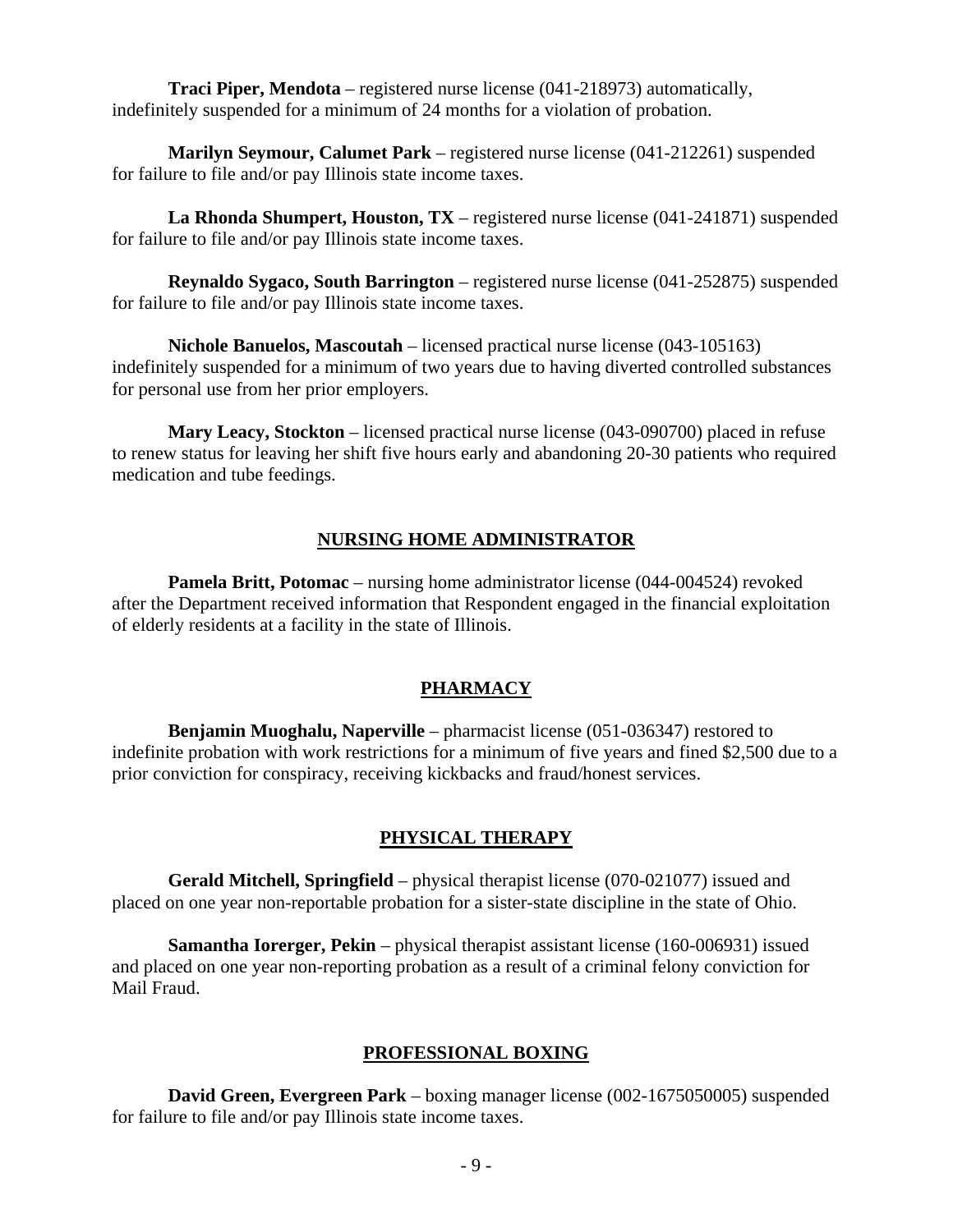#### **PROFESSIONAL COUNSELORS**

**Thomas Rykala, Chicago** – clinical professional counselor license (180-005248) placed in refuse to renew status for using credentials when his license has been inactive since 2005.

#### **PSYCHOLOGY**

**John Beltramo, Highwood** – clinical psychologist license (071-007099) suspended for failure to file and/or pay Illinois state income taxes.

**Karin Johnson, North Aurora** – clinical psychologist license (071-005988) suspended for failure to file and/or pay Illinois state income taxes.

#### **REAL ESTATE**

**Michael Campbell, Gary, IN** – real estate managing broker license (471-016273) reprimanded and fined \$500 for failure to provide documents upon the request of the Department.

**Marilyn Little, Crystal Lake** – real estate managing broker license (471-002831) placed on probation for approaching an individual who she knew was represented by another broker in an attempt to solicit business from that individual.

**Marcia Roubik, Clarendon Hills** – real estate managing broker license (471-008644) and **KRM, Hinsdale** – licensed real estate limited liability firm license (481-011649) indefinitely suspended for a minimum of six months and each fined \$5,000 and **KRM Associates LLC**, **Darien** – real estate branch office license (477-012783) indefinitely suspended for a minimum of six months after failed to cooperate with a Department investigation.

**Joseph Sclafani, Buffalo Grove** – real estate managing broker license (471-011440) indefinitely suspended and fined \$15,000 and **Lighthouse Real Estate Company, LLC – North Barrington** – licensed real estate limited liability firm (481-012017) indefinitely suspended and fined \$10,000 because respondent Sclafani operated Lighthouse Real Estate LLC and conducted real estate activities under that name from April of 2012 to May 1, 2013, while Lighthouse Real Estate was not licensed with the Department. Respondent Sclafani aided and abetted the unlicensed practice of real estate by Respondent Lighthouse and respondent Lighthouse advertised in a manner that was misleading and failed to properly have a written exclusive brokerage agreement.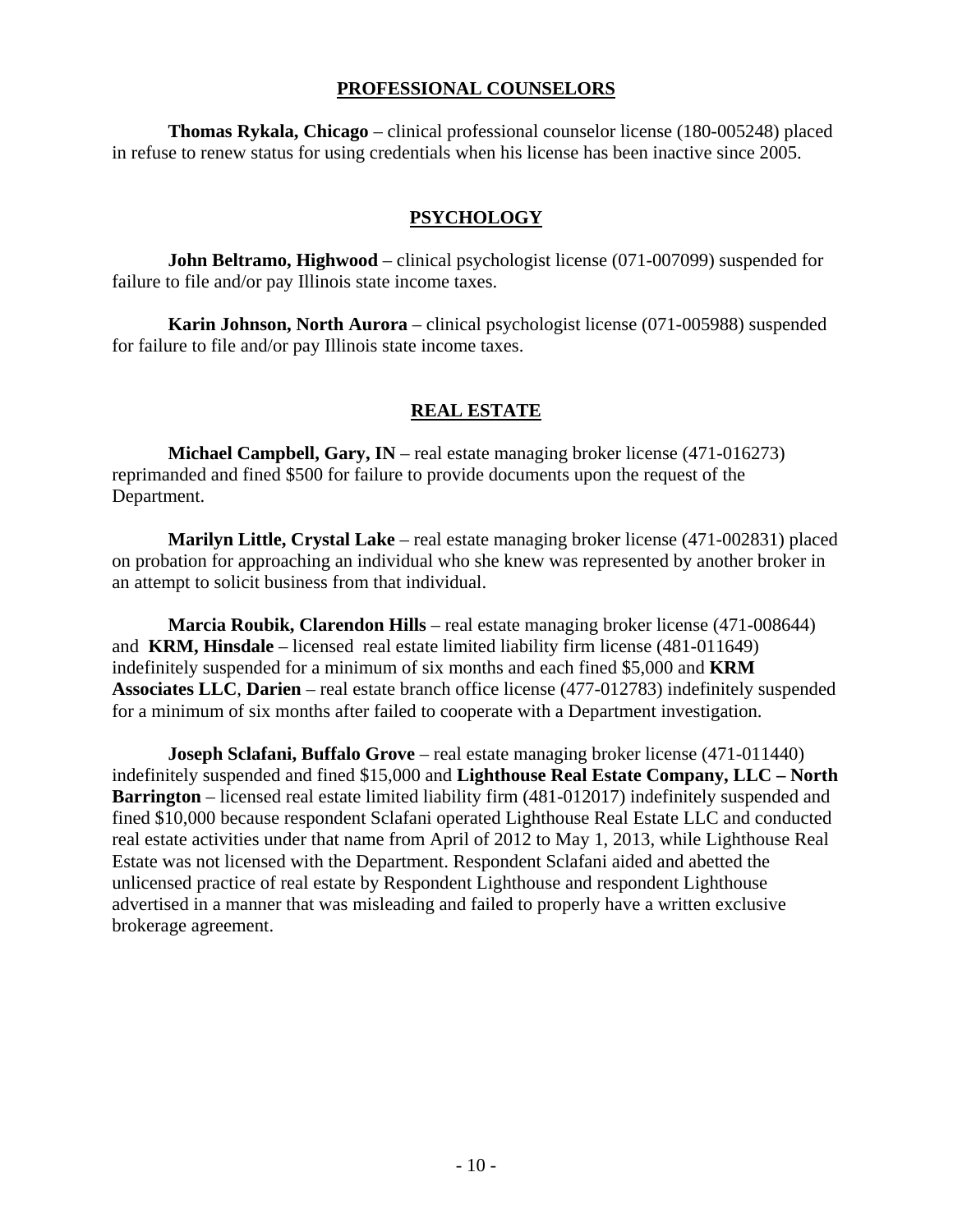**Monica Sobieski, Schiller Park** – real estate managing broker license (471-015030) reprimanded and fined \$500 for acting on behalf of Concept Realty Group Inc. when sponsored by another; and **Teresa Sobieski, Schiller Park** – real estate managing broker license (471- 015165) reprimanded and fined \$500 for engaging in the practice of real estate while in "inoperative" status; and **Concept Realty Group Inc., Schiller Park** – real estate broker corporation license (478-010243) reprimanded for engaging in the practice of real estate while in "inoperative" status.

**James Solnes, DesPlaines** – real estate managing broker license (471-009954) placed on probation for one year due to his failure to obtain and distribute written agreements and failure to properly handle escrow accounts in connection with the management of a real estate property.

**Kyle Graham, Kewanee** – real estate broker license (475-148129) placed on probation for two years and fined \$4,000 for having failed to disclose his status as a licensee, acting as a dual agent without written consent of all clients, and acting as a dual agent in transactions where he or an entity in which he has an ownership interest in, was a party to the transaction.

**William O'Rourke, Chicago** – real estate broker license (475-155672) placed in refuse to renew status for being more than 30 days delinquent in the payment of child support.

**Taurence Ratcliff, Chicago** – real estate broker license (475-119771) indefinitely suspended for a minimum of two years and fined \$10,000 and real estate managing broker license (471app3440977) denied because respondent accepted a \$1,470 security deposit check and failed to return the security deposit check to the potential renter after the renter was not approved as a tenant and respondent also failed to respond to the Department's requests.

**Real Estate Sales Academy, Oak Lawn** – real estate continuing education school (562- 000235) reprimanded and ordered to cease offering review courses for home study/self-study continuing education courses for providing review courses, which subverted a continuing education exam and subverted the integrity of the home study/self-study continuing education courses and for failing to display copies of the certificates of registration for the continuing education courses in a conspicuous place at the location of exams.

#### **ROOFING CONTRACTORS**

**Bryja Remodeling Inc., Hickory Hills** – roofing contractor license (104-014143) reprimanded and fined \$5,000 based on aiding and assisting unlicensed practice of roofing contracting by two entities.

**Tony Green, DuQuoin** – (unlicensed) ordered to cease and desist the unlicensed practice of roofing contracting.

**Kaufman & Sons Construction, Humboldt** – (unlicensed) ordered to cease and desist the unlicensed practice of roofing contracting.

**Ron Kumpula, Lake Villa** – (unlicensed) ordered to cease and desist the unlicensed practice of roofing contracting.